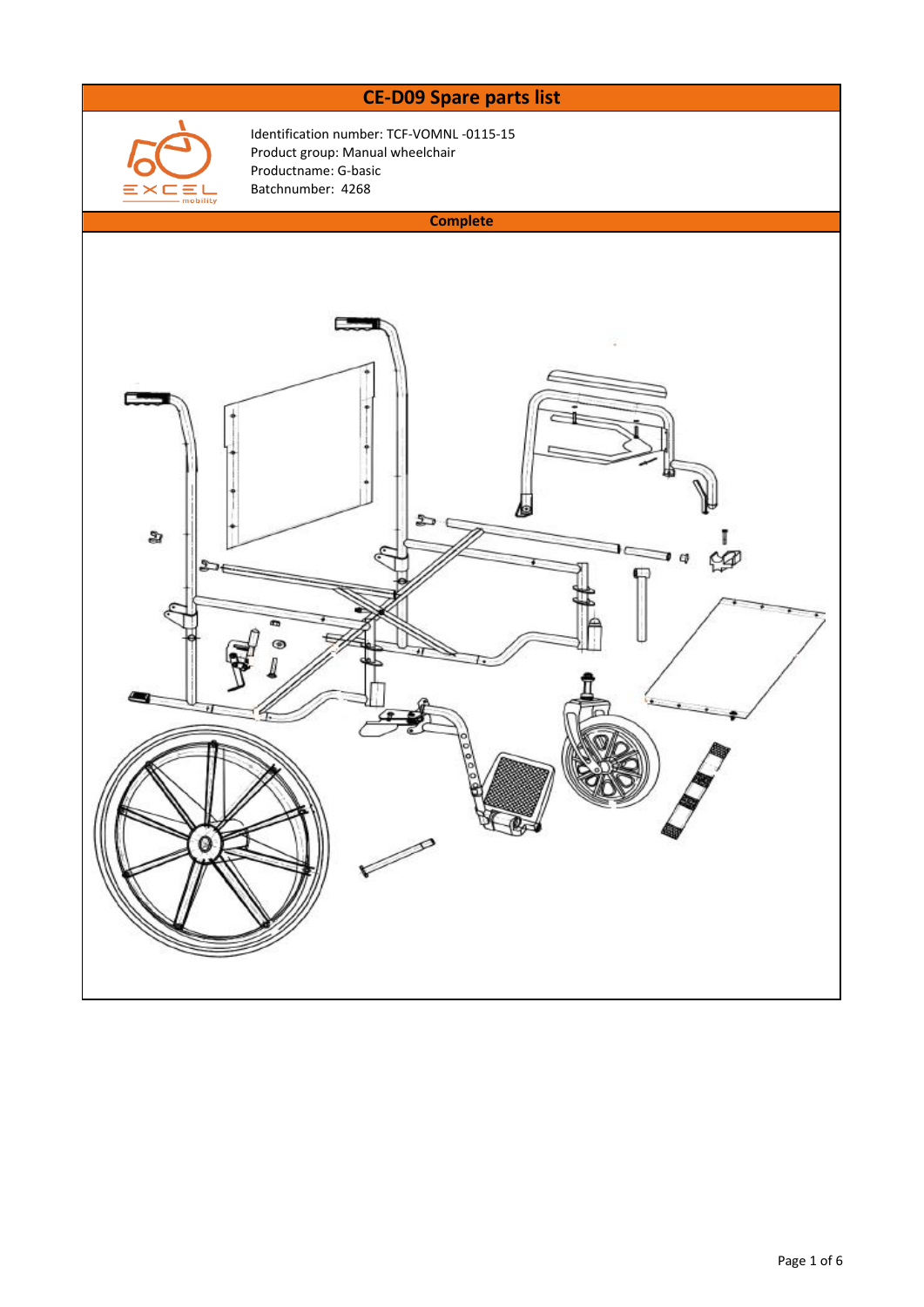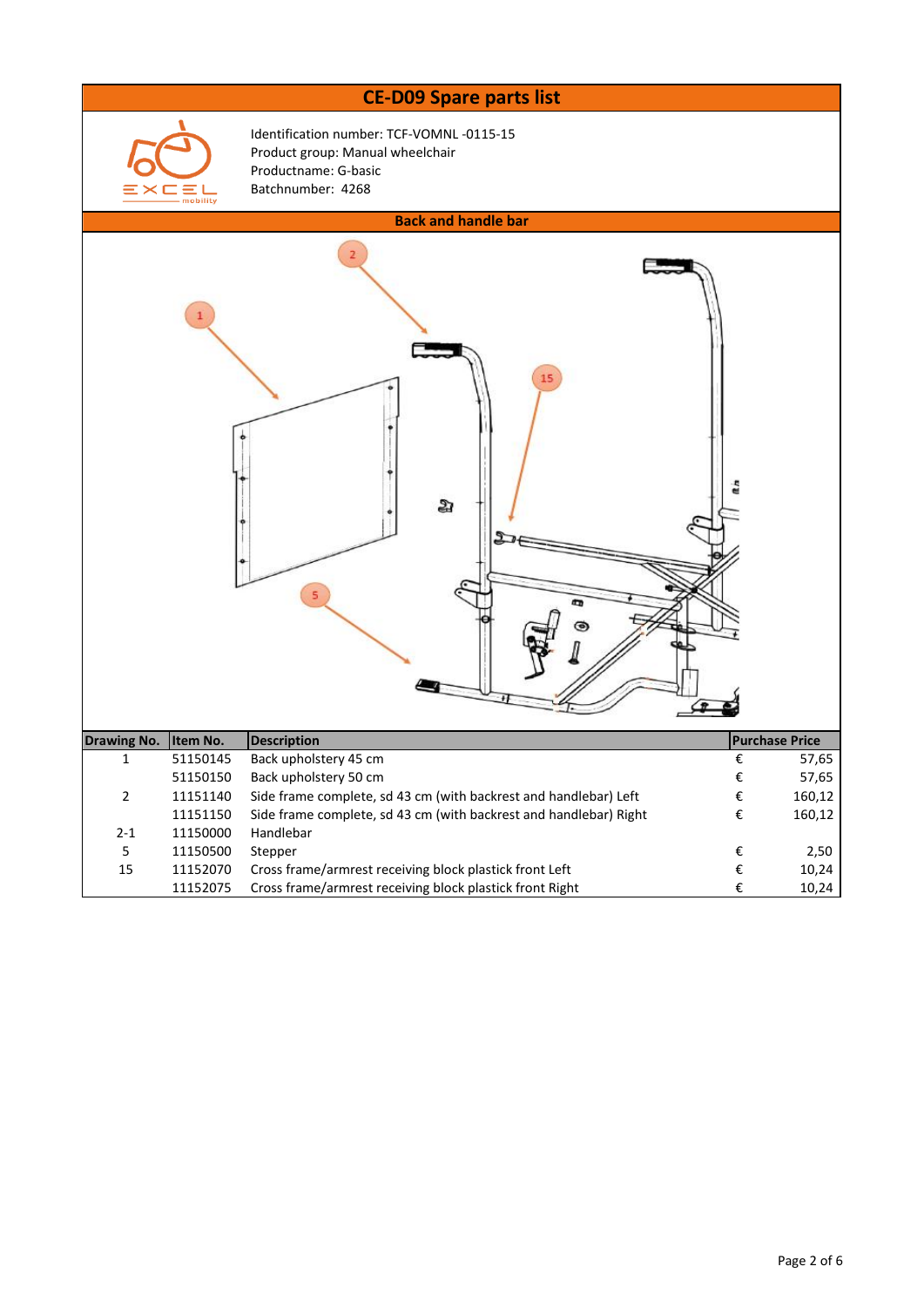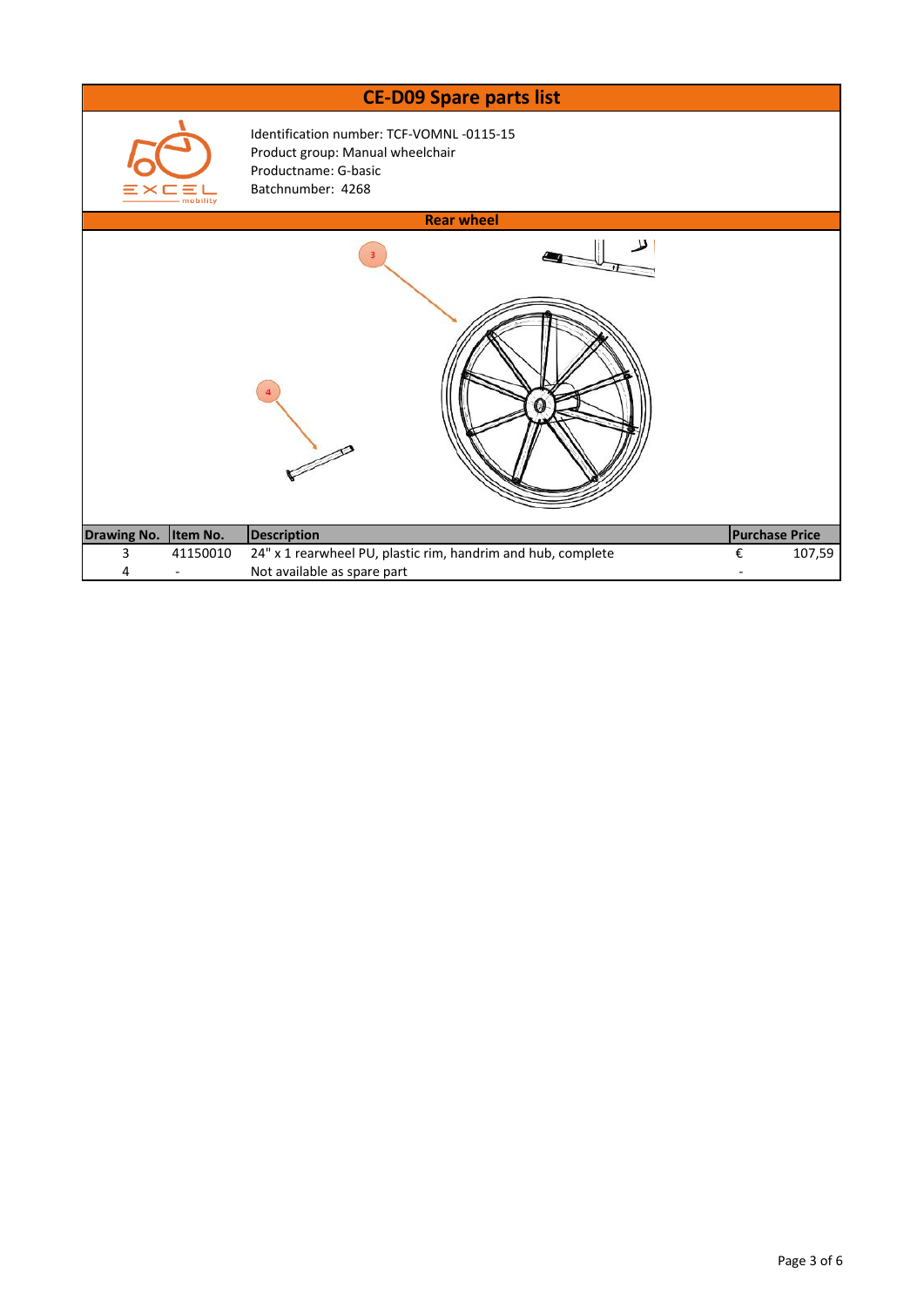## **CE-D09 Spare parts list**



Identification number: TCF-VOMNL -0115-15 Product group: Manual wheelchair Productname: G-basic Batchnumber: 4268

|                             |          | <b>Cross frame + legrest</b>                              |                         |                       |  |  |  |  |
|-----------------------------|----------|-----------------------------------------------------------|-------------------------|-----------------------|--|--|--|--|
| 6<br>9<br>$12 \overline{ }$ |          |                                                           |                         |                       |  |  |  |  |
| <b>Drawing No.</b>          | Item No. | <b>Description</b>                                        |                         | <b>Purchase Price</b> |  |  |  |  |
| 6                           | 71150000 | Brake complete, Left Black                                | €                       | 35,86                 |  |  |  |  |
|                             | 71150010 | Brake complete, Right Black                               | €                       | 35,86                 |  |  |  |  |
| 9                           | 21154543 | Cross frame complete, seat width 45 cm x seat depth 43 cm | €                       | 111,41                |  |  |  |  |
|                             | 21155043 | Cross frame complete, seat width 50 cm x seat depth 43 cm | $\boldsymbol{\epsilon}$ | 111,41                |  |  |  |  |
| 12                          | 61154200 | Footrest standard, 45-50 cm (Left)                        | $\boldsymbol{\epsilon}$ | 91,18                 |  |  |  |  |
|                             | 61154210 | Footrest standard, 45-50 cm (Right)                       | $\boldsymbol{\epsilon}$ | 91,18                 |  |  |  |  |
|                             | 61156020 | Elevating legrest complete, 45-50 cm (Left)               | $\boldsymbol{\epsilon}$ | 181,89                |  |  |  |  |
|                             | 61156030 | Elevatig legrest, complete, 45-50 cm (Right)              | $\boldsymbol{\epsilon}$ | 181,89                |  |  |  |  |
|                             | 61150042 | Footplate 45/50 cm incl. insert tube, Left                | $\boldsymbol{\epsilon}$ | 34,58                 |  |  |  |  |
|                             | 61150043 | Footplate 45/50 cm incl. insert tube, Right               | $\boldsymbol{\epsilon}$ | 34,58                 |  |  |  |  |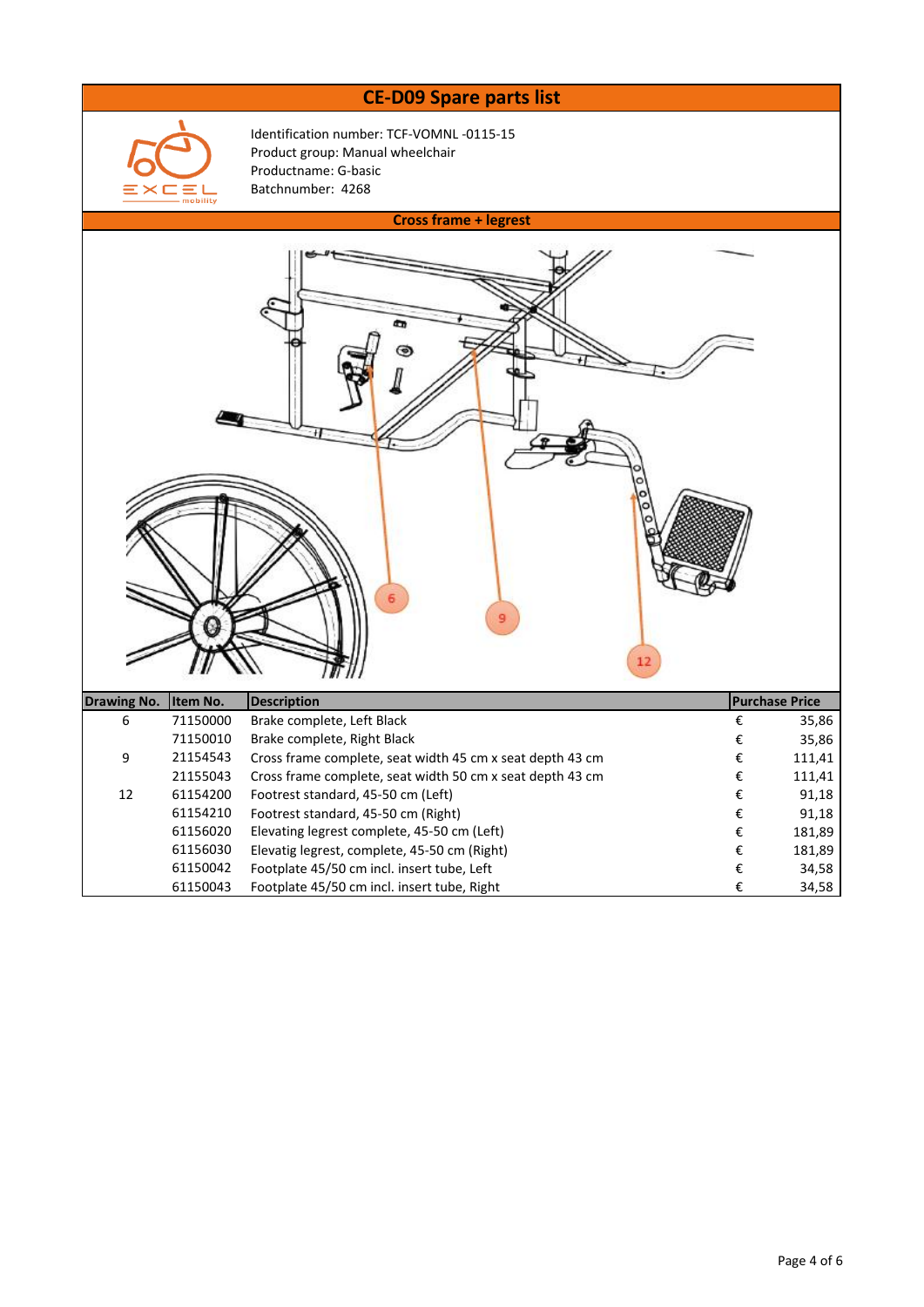|                    |          | <b>CE-D09 Spare parts list</b>                                                                                            |    |   |                       |  |  |  |  |  |
|--------------------|----------|---------------------------------------------------------------------------------------------------------------------------|----|---|-----------------------|--|--|--|--|--|
|                    | mobilitv | Identification number: TCF-VOMNL-0115-15<br>Product group: Manual wheelchair<br>Productname: G-basic<br>Batchnumber: 4268 |    |   |                       |  |  |  |  |  |
| <b>Armrest</b>     |          |                                                                                                                           |    |   |                       |  |  |  |  |  |
|                    |          | 16                                                                                                                        | 17 |   |                       |  |  |  |  |  |
| <b>Drawing No.</b> | Item No. | <b>Description</b>                                                                                                        |    |   | <b>Purchase Price</b> |  |  |  |  |  |
| 16                 | 31150500 | Armrest polster, PU (short) for armrest Left/Right                                                                        |    | € | 21,57                 |  |  |  |  |  |
| 17                 | 31150045 | Armrest short foldable, Left                                                                                              |    | € | 181,89                |  |  |  |  |  |
|                    | 31150046 | Armrest short foldable, Right                                                                                             |    | € | 181,89                |  |  |  |  |  |
|                    | 31150600 | Armrest fixation kit Left/Right (with handle, screw and spring)                                                           |    | € | 7,60                  |  |  |  |  |  |